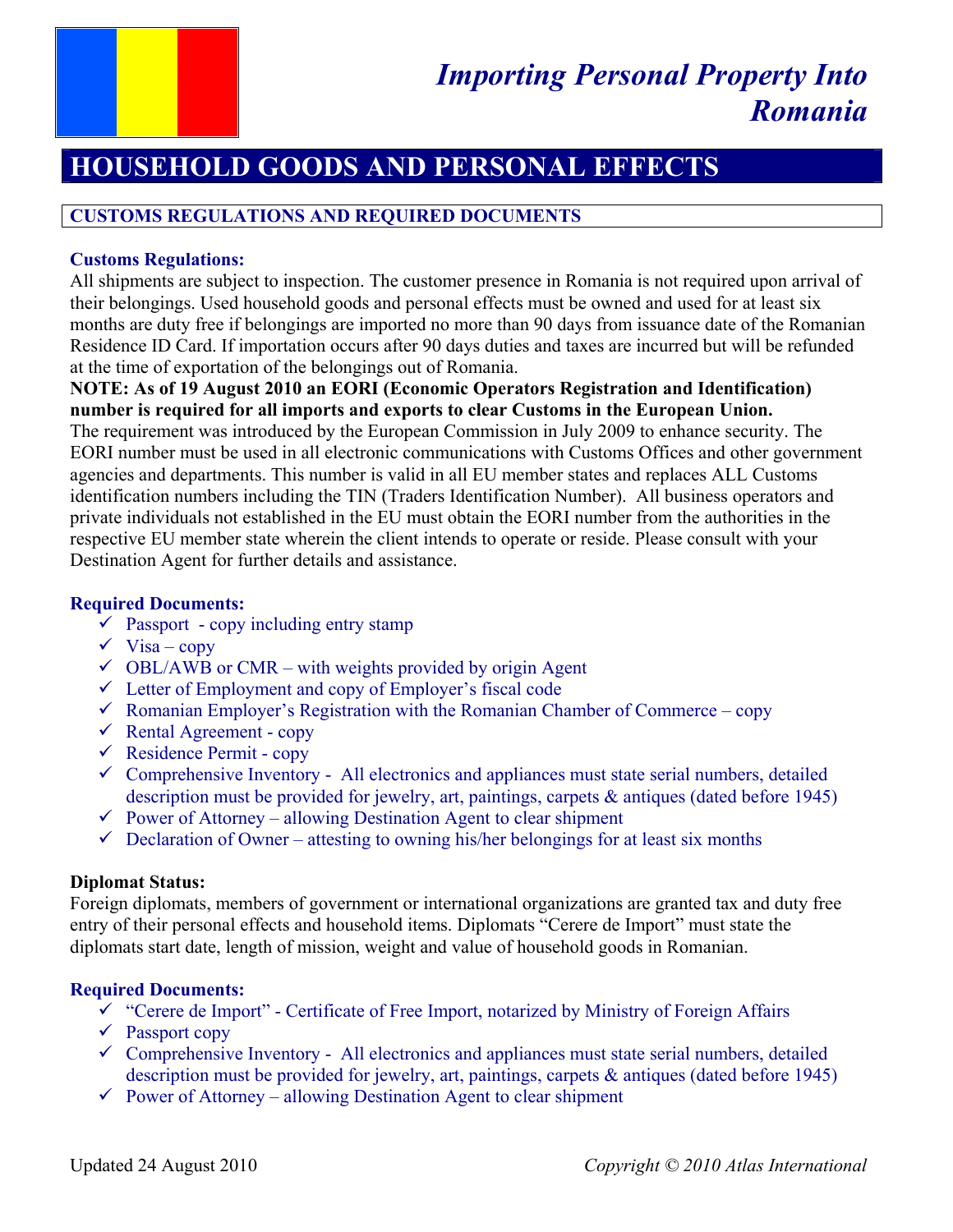- $\checkmark$  Perfume up to 50g and eau de toilette up to 250ml
- $\checkmark$  Medicine
- $\checkmark$  New items are subject to duties and VAT
- $\checkmark$  Works of Art, mirrors, carpets, jewelry, antiques (dated before 1945) must have 2 photos
- $\checkmark$  Alcohol allowed to import duty free 1 litre of spirits; or 2 litres of wine not exceeding 22% & 2 litres under 22% ; in excess of this amount incurs duty & taxes
- $\checkmark$  Tobacco allowed to import duty free up to 200 cigarettes, or 100 cigarillos (max. 3g each); or 50 cigars or 250g of smoking tobacco or proportional assortment; in excess of this amount incurs duty & taxes
- $\checkmark$  Coffee up to 500g and tea up to 100g

## **PROHIBITED ITEMS**

- $\checkmark$  Narcotics/illegal drugs of any kind
- $\checkmark$  Pornography and subversive material
- $\checkmark$  Explosives, ammunitions and weapons
- $\checkmark$  Foodstuff

#### **IMPORTATION OF PETS**

### **Required Documents:**

- $\checkmark$  Certificate of Vaccination including rabies, dated at least 30 days but not more than 12 months (6 months for cats) prior to arrival
- $\checkmark$  Health Certificate dated at least 30 days but not more than 12 months (6 months for cats) prior to arrival, endorsed by a Veterinary Service at origin

## **IMPORTATION OF VEHICLES**

Customer may be required to be present during Customs clearance. Only one vehicle allowed per registered driver. Vehicles can be registered once the Residence Permit is valid.

#### **Required Documents:**

- $\checkmark$  Title & Registration original, must show, customer's name, engine & chassis number
- $\checkmark$  Commercial/Purchase Invoice showing amount paid, date and place of purchase
- $\checkmark$  Transportation invoice showing cost of transport

#### **NOTES:**

**Fumigation of Wood Packing Materials:** As of this posting Romania does not impose ISPM15 regulations for wood packaging material (WPM).

**Visa information:** The Government of Romania is enforcing visa regulations more vigorously than in the past and a record of visa overstay can result in the assessment of large fines, temporary denial of permission to leave Romania, and the denial of future entry into Romania without a visa for a specified time. Visit the Embassy of Romania website for the most current visa information.

Foreigners are required to carry identification documents at all times in Romania. U.S. citizens who obtain a temporary or permanent stay permit must be able to present this document at the request of the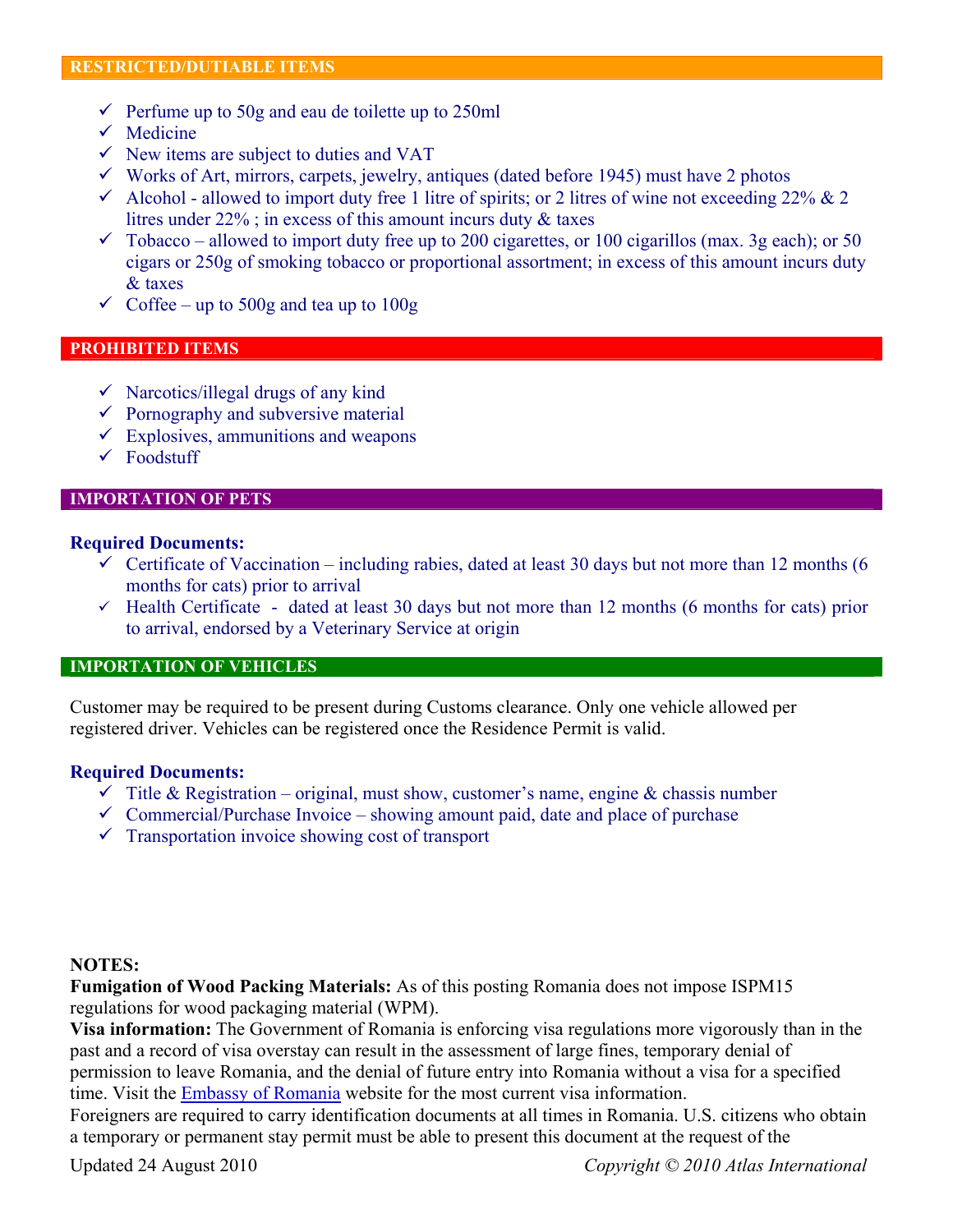appropriate Romanian authorities. Foreigners who do not have a stay permit should present their passports. The U.S. Embassy recommends carrying a photocopy of relevant identification documents at all times.

**Crime:** Credit card and Internet fraud remain among the most common crimes affecting foreigners in Romania. Money exchange schemes targeting foreigners are common. Some of these ploys have become sophisticated, involving individuals posing as plainclothes policemen, who approach the potential victim, flash a badge, and ask for the victim's passport and wallet. In many of these cases, the thieves succeed in obtaining passports, credit cards, and other personal documents.

The U.S Embassy has received reports of bar/night club scams. These scams involve unsuspecting patrons being charged exorbitant prices when they receive their bar bills. Another scam involves patrons of "adult" establishments who are charged for the female worker's drinks or time while talking to the customers. Because clubs frequently are fronts for organized crime, the U.S. Embassy recommends avoiding these establishments.

**Health:** Hepatitis A and tuberculosis occur and hepatitis B is endemic. Rare West Nile Fever outbreaks have been reported in the southeast. Brucellosis occurs sporadically although risk to the travelers is low. Stray dogs may carry African Typhus disease.

## **ACKNOWLEDGMENTS:**

FIDI Global Alliance 2009 Embassy of Romania**:** http://washington.mae.ro/ USDA: www.aphis.usda.gov